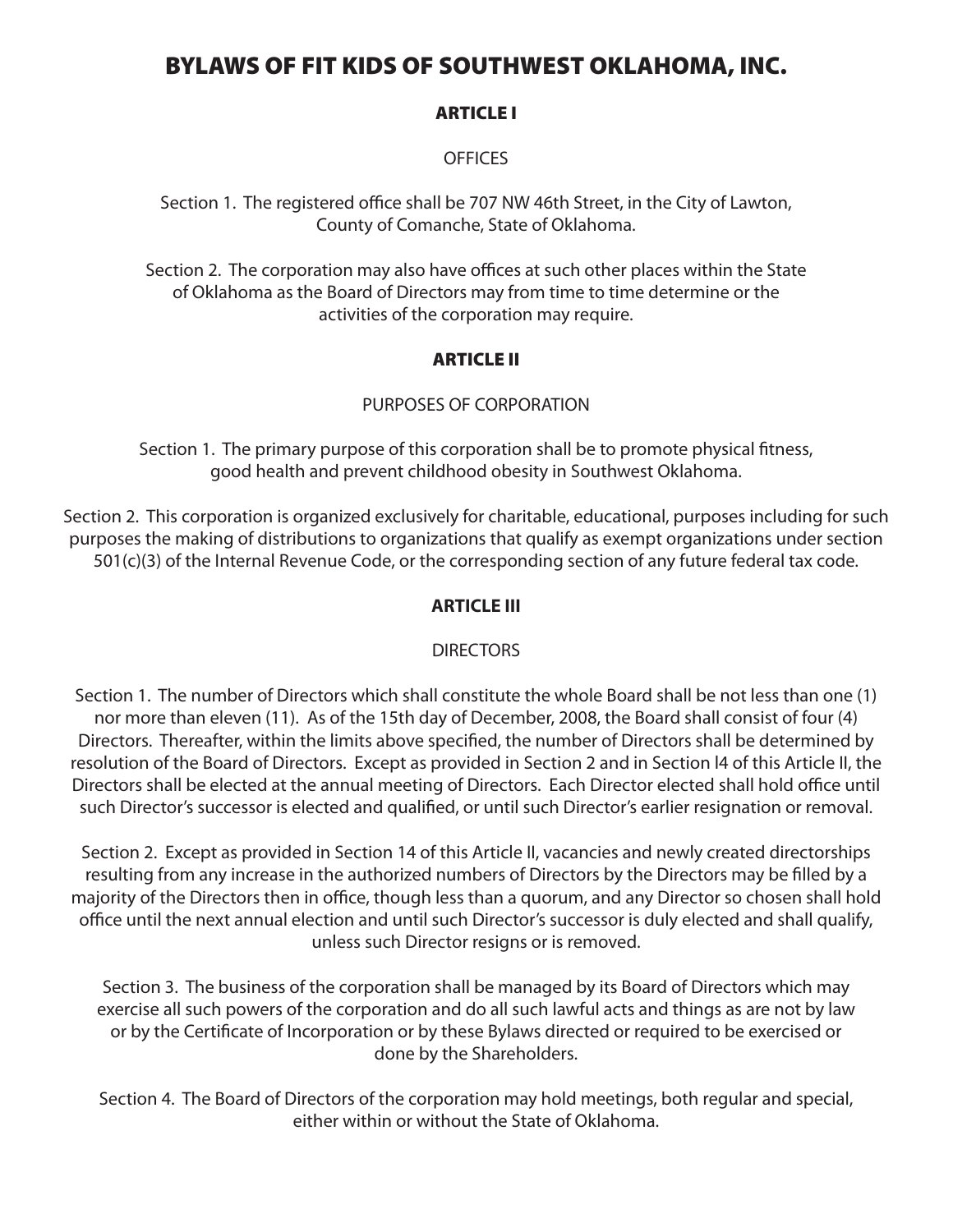Section 5. Regular meetings of the Board of Directors may be held at such time and at such place as shall from time to time be determined by the Board. Five (5) days' notice of all regular meetings shall be given, and such notice shall state the place, date, hour and the business to be transacted at and the purpose of such meeting.

Section 6. Special meetings of the Board may be called by the President on three (3) days' notice of each Director either personally or by mail or by telegram. Special meetings shall be called by the President or Secretary in like manner and on like notice on the written request of two (2) Directors unless the corporation has at that time less than three (3) Directors, in which latter event the request of only one (1) Director shall be required. Notice of any special meeting shall state the place, date, hour and the business to be transacted at and the purpose of such meeting.

Section 7. At all meetings of the Board, a majority of the Directors shall constitute a quorum for the transaction of business, and the act of a majority of the Directors present at any meeting at which there is a quorum shall be the act of the Board of Director, except as may be otherwise specifically provided by law or by the Certificate of Incorporation. If a quorum shall not be present at any meeting of the Board of Directors, the Directors present thereat may adjourn the meeting from time to time, without notice other than announcement at the meeting, until a quorum shall be present.

Section 8. The Board of Directors may, by resolution passed by a majority of the whole Board, designate one or more committees, each committee to consist of one (1) or more of the Directors of the corporation, which, to the extent provided in the resolution, shall have and may exercise the powers of the Board of Directors in the management of the business and affairs of the corporation and may authorize the seal of the corporation to be affixed to all papers which may require it. Such committee or committees shall have such name or names as may be determined from time to time by resolution adopted by the Board of Directors.

Section 9. Each committee shall keep regular minutes of its meetings and report the same to the Board of Directors when required.

Section 10. Members of the Board of Directors, or of any committee thereof, may participate in a meeting of such Board or committee by means of conference telephone or similar communications equipment that enables all persons participating in the meeting to hear each other. Such participation shall constitute presence in person at such meeting.

Section 11. Unless otherwise restricted by the Certificate of Incorporation or these Bylaws, any action required or permitted to be taken at any meeting of the Board of Directors or of any committee thereof may be taken without a meeting, if a written consent to such action is signed by all members of the Board or of such committee as the case may be, and such written consent is filed with the minutes of proceedings of the Board or committee.

Section 12. The Directors may be paid their expenses, if any, of attendance at such meeting of the Board of Directors but shall not receive any other payment for acting as a Director. Members of special or standing committees may be allowed like reimbursement of expenses of committee meetings.

Section 13. The Board of Directors at any time may, by affirmative vote of a majority of the members of the Board then in office, remove any officer elected or appointed by the Board of Directors for cause or without cause.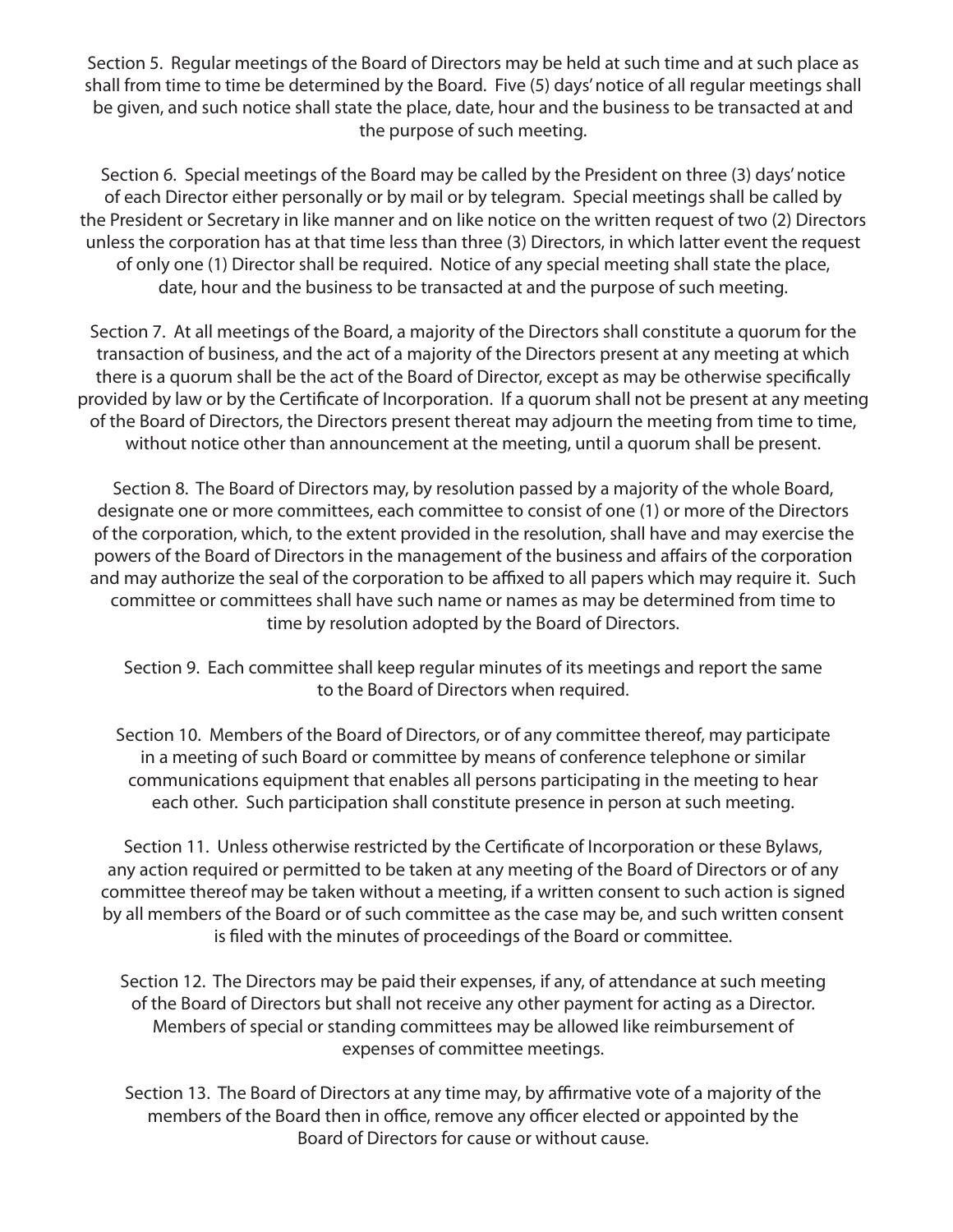Section 14. Any Director may be removed, for cause or without cause, by a majority vote of the Directors entitled to vote for the election of such Director at any annual or special meeting of the Directors. Upon such removal of a Director, the remaining Directors shall elect a Director to replace such removed Director at the same Director's meeting at which such removal took place or at a subsequent Director's meeting.

# ARTICLE IV

## NOTICES

Section 1. Notices to Directors shall be in writing and delivered personally or mailed to the Directors at their addresses appearing on the books of the corporation. Notice by mail shall be deemed to be given at the time when the same shall be deposited in the United States mail, postage prepaid. Notice to Directors may also be given by electronic transmission. Notice by electronic transmission shall be deemed to be given when delivered to the sent.

Section 2. Whenever any notice is required to be given under the provisions of law or of the Certificate of Incorporation or of these Bylaws, a waiver thereof in writing, signed by the person or persons entitled to such notice, whether before or after the time stated therein, shall be deemed equivalent to notice.

## ARTICLE V

## OFFICERS

Section 1. The officers of the corporation shall be chosen by the Board of Directors and shall, at a minimum, consist of a President and a Secretary. The Board of Directors may also choose additional officers, including a Chairman or Vice-Chairman of the Board of Directors, one or more Vice-Presidents who may be classified by their specific function, a Secretary, a Treasurer and one or more Assistant Secretaries and Assistant Treasurers. Two or more offices may be held by the same person, except the offices of President and Secretary.

Section 2. The Board of Directors at its first meeting and after each annual meeting of Directors shall choose a President and a Secretary, and may choose such other officers and agents as it shall deem necessary.

Section 3. The officers of the corporation shall hold office until their successors are chosen and qualify, until their earlier resignation or removal. Any vacancy occurring in any office of the corporation shall be filled by the Board of Directors.

Section 4. The Chairman, or, in the absence of the Chairman, a Vice-Chairman of the Board of Directors, if chosen, shall preside at all meetings of the Board of Directors, and shall perform such other duties and have such other powers as the Board of Directors may from time to time prescribe.

Section 5. The President shall be the chief executive officer of the corporation, shall preside at all meetings of the Directors, and shall have general and active management of the activities of the corporation and shall see that all orders and resolutions of the Board of Directors, are carried into effect.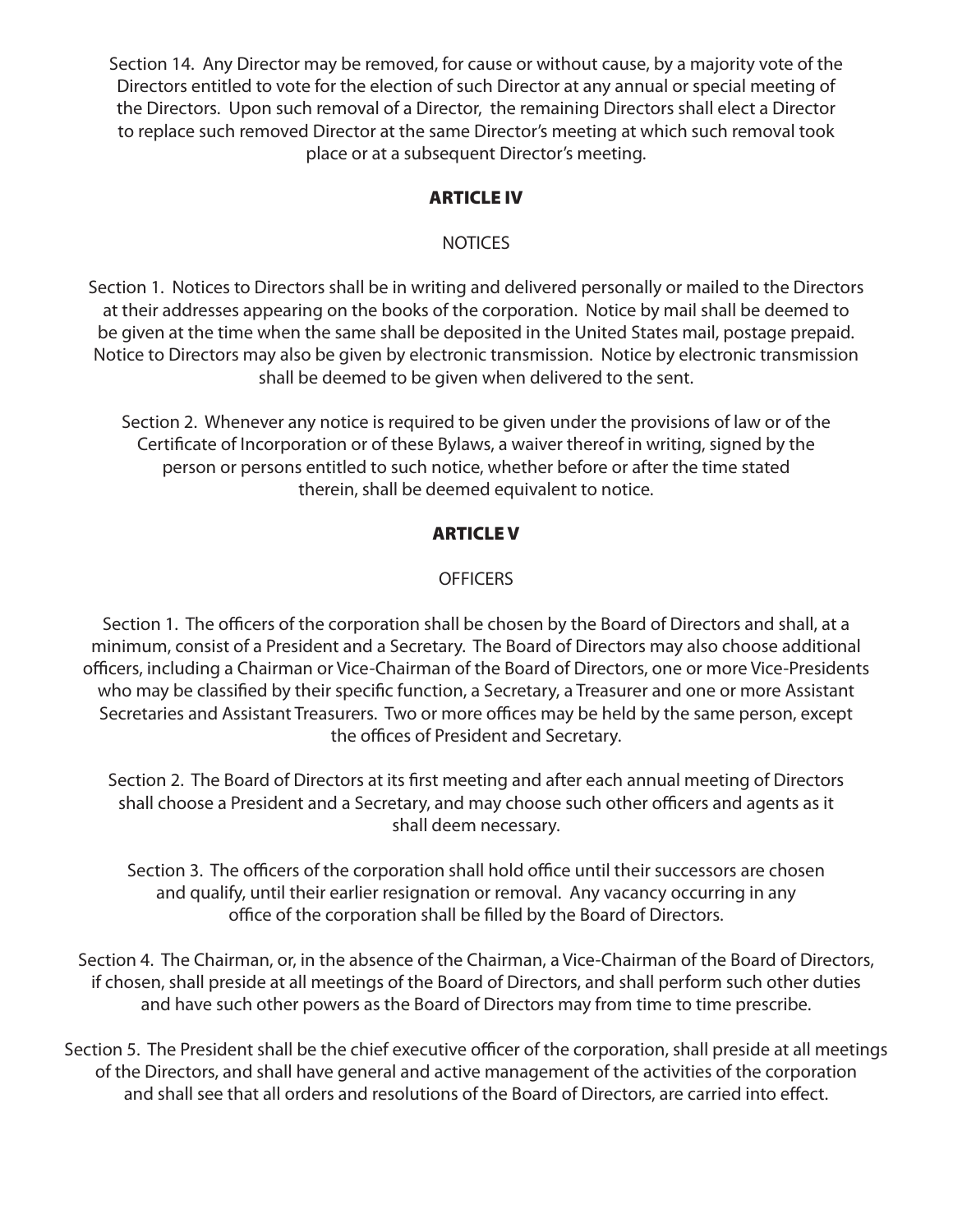Section 6. The President shall execute bonds, mortgages and other contracts requiring a seal, under the seal of the corporation, except where required or permitted by law to be otherwise signed and executed and except where the signing and execution thereof shall be expressly delegated by the Board of Directors to some other officer or agent of the corporation.

Section 7. The Vice-President, or if there shall be more than one, the Vice-Presidents in the order determined by the Board of Directors, shall, in the absence or disability of the President, perform the duties and exercise the powers of the President and shall perform such other duties and have such other powers as the Board of Directors may from time to time prescribe.

Section 8. The Secretary shall attend all meetings of the Board of Directors and record all the proceedings of the meetings of the corporation and the Board of Directors in a book to be kept for the purpose and shall perform like duties for the standing committees when required. The Secretary shall give, or cause to be given, notice of all regular and special meetings of the Board of Directors, and shall perform such other duties as may be prescribed by the Board of Directors or President, under whose supervision the Secretary shall be. Additionally, the Secretary shall have custody of the corporate seal of the corporation, and the Secretary or an Assistant Secretary, shall have authority to affix the same to any instrument requiring it, and when so affixed, it may be attested by the Secretary's signature or by the signature of such Assistant Secretary. The Board of Directors may give general authority to any other officer to affix the seal of the corporation and to attest the affixing by the Secretary's signature.

Section 9. The Assistant Secretary, or if there be more than one, the Assistant Secretaries in the order determined by the Board of Directors, shall, in the absence or disability of the Secretary, perform the duties and exercise the powers of the Secretary and shall perform such other duties and have such other powers as the Board of Directors from time to time prescribe.

Section 10. The Treasurer, if one is chosen or, if not, the Secretary, shall have the custody of the corporate funds and securities and shall keep full and accurate accounts of receipts and disbursements in books belonging to the corporation and shall deposit all moneys and other valuable effects in the name and to the credit of the corporation in such depositories as may be designated by the Board of Directors.

Section 11. The Treasurer, if one is chosen or, if not, the Secretary, shall disburse the funds of the corporation as may be ordered by the Board of Director's taking proper vouchers for such disbursements, and shall render to the President and the Board of Directors, at its regular meetings, or when the Board of Directors so requires, an account of all transactions performed by the Treasurer (or Secretary, as the case may be) and of the financial condition of the corporation.

Section 12. If required by the Board of Directors, the Treasurer if one is chosen or, if not, the Secretary, shall give the corporation a bond (which shall be renewed every six (6) years) in such sum and with such surety or sureties as shall be satisfactory to the Board of Directors for the faithful performance of the duties of the office of a Treasurer and for the restoration to the corporation, in case of the Treasurer's (or Secretary's, as the case may be) death, resignation, retirement or removal from office, of all books, papers, vouchers, money and other property of whatever kind in the possession or under the control of the Treasurer (or Secretary, as the case may be) belonging to the corporation.

Section l3. The Assistant Treasurer, or if there shall be more than one, the Assistant Treasurers in the order determined by the Board of Directors, shall, in the absence or disability of the Treasurer and shall perform such other duties and have such other powers at the Board of Directors may from time to time prescribe.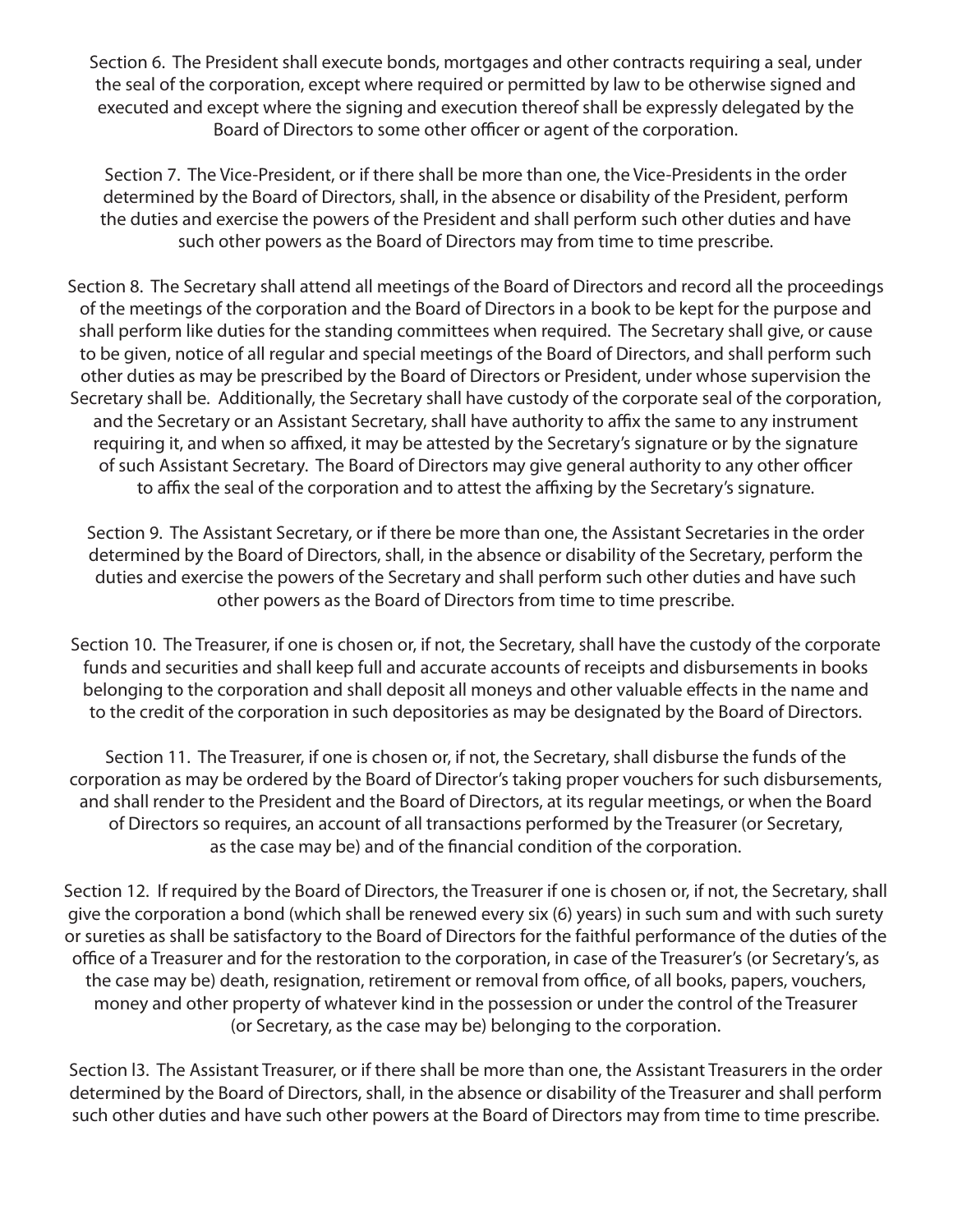#### ARTICLE VI

#### GENERAL PROVISIONS

Section 1. The Board of Directors will consist of the following members: Janice Drewry, Brenda Spencer-Ragland, George Benton Cooper, M.D., and Linda Dzialo.

Section 2. No member of the Board of Directors nor any member of their families nor any of their employees may receive any monetary benefit from the corporation (except the payment of expenses of administration as set out herein).

Section 3. The Board of Directors shall present at each annual meeting and at any special meeting, a full and clear statement of the business and condition of the Corporation.

Section 4. All checks of the Corporation shall be signed by such officer or officers or such other person or persons as the Board of Directors may from time to time designate.

Section 5. The fiscal year of the Corporation shall be the calendar year.

Section 6. The Board of Directors may provide a suitable seal, containing the name of the Corporation, which seal shall be in charge of the Secretary. If and when so directed by the Board of Directors or a committee thereof, duplicates of the seal may be kept and used by the Treasurer of by the Assistant Secretary of Assistant Treasurer. The seal may be used by causing it, or a facsimile thereof, to be impressed or affixed or in any other manner reproduced.

## ARTICLE VII

## INDEMNIFICATION OF OFFICERS, DIRECTORS, EMPLOYEES AND AGENTS

To the extent and in the manner permitted by the laws of the State of Oklahoma and specifically as is permitted under Section 1031 of Title 18 of the Oklahoma Statutes, the corporation shall indemnify any person who was or is a party or is threatened to be made a party of any threatened, pending or completed action, suit or proceeding, whether civil, criminal, administrative or investigative, other than an action by or in the right of the corporation, by reason of the fact that such person is or was a Director, officer, employee or agent of the corporation, or is or was serving at the request of the corporation as a Director, officer employee or agent of another corporation, partnership, joint venture, trust or other enterprise against expenses, including attorneys' fees, judgments, fines and amounts paid in settlement.

## ARTICLE VIII

## **AMENDMENTS**

The Bylaws may be amended or repealed, or new bylaws may be adopted by the Board of Directors at any regular meeting of the Board of Directors, if notice of such amendment, repeal, or adoption of new bylaws be contained in the notice of such meeting.